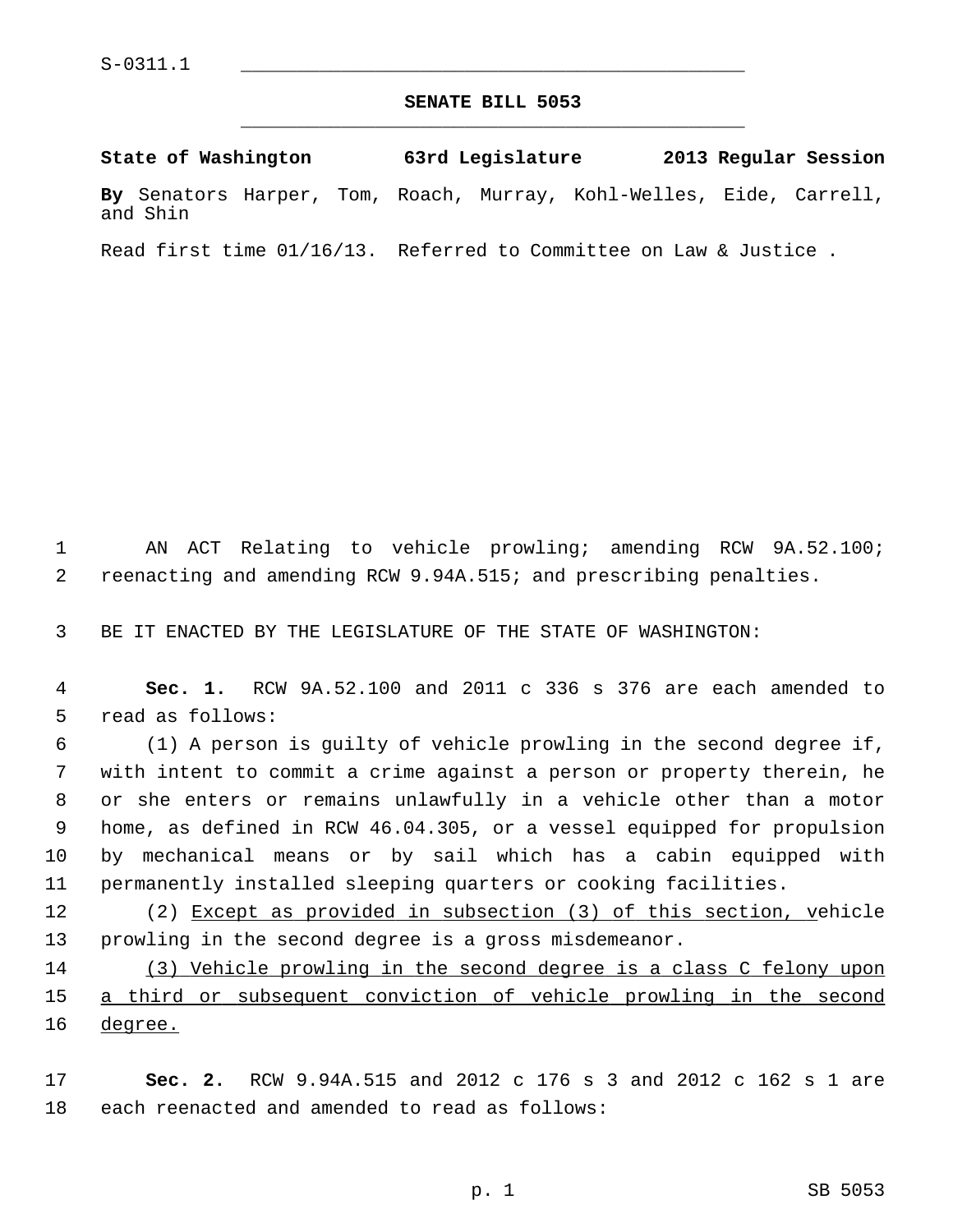| 2  |             | TABLE <sub>2</sub>                    |
|----|-------------|---------------------------------------|
| 3  |             | <b>CRIMES INCLUDED WITHIN</b>         |
| 4  |             | EACH SERIOUSNESS LEVEL                |
| 5  | <b>XVI</b>  | <b>Aggravated Murder 1 (RCW)</b>      |
| 6  |             | 10.95.020                             |
| 7  | XV          | Homicide by abuse (RCW 9A.32.055)     |
| 8  |             | Malicious explosion 1 (RCW            |
| 9  |             | 70.74.280(1)                          |
| 10 |             | Murder 1 (RCW 9A.32.030)              |
| 11 | <b>XIV</b>  | Murder 2 (RCW 9A.32.050)              |
| 12 |             | Trafficking 1 (RCW 9A.40.100(1))      |
| 13 | <b>XIII</b> | Malicious explosion 2 (RCW            |
| 14 |             | 70.74.280(2)                          |
| 15 |             | Malicious placement of an explosive 1 |
| 16 |             | (RCW 70.74.270(1))                    |
| 17 | XII         | Assault 1 (RCW 9A.36.011)             |
| 18 |             | Assault of a Child 1 (RCW 9A.36.120)  |
| 19 |             | Malicious placement of an imitation   |
| 20 |             | device 1 (RCW 70.74.272(1)(a))        |
| 21 |             | Promoting Commercial Sexual Abuse     |
| 22 |             | of a Minor (RCW 9.68A.101)            |
| 23 |             | Rape 1 (RCW 9A.44.040)                |
| 24 |             | Rape of a Child 1 (RCW 9A.44.073)     |
| 25 |             | Trafficking 2 (RCW 9A.40.100(2))      |
| 26 | XI          | Manslaughter 1 (RCW 9A.32.060)        |
| 27 |             | Rape 2 (RCW 9A.44.050)                |
| 28 |             | Rape of a Child 2 (RCW 9A.44.076)     |
| 29 |             | Vehicular Homicide, by being under    |
| 30 |             | the influence of intoxicating liquor  |
| 31 |             | or any drug (RCW 46.61.520)           |
| 32 | X           | Child Molestation 1 (RCW 9A.44.083)   |
| 33 |             | Criminal Mistreatment 1 (RCW          |
| 34 |             | 9A.42.020)                            |

1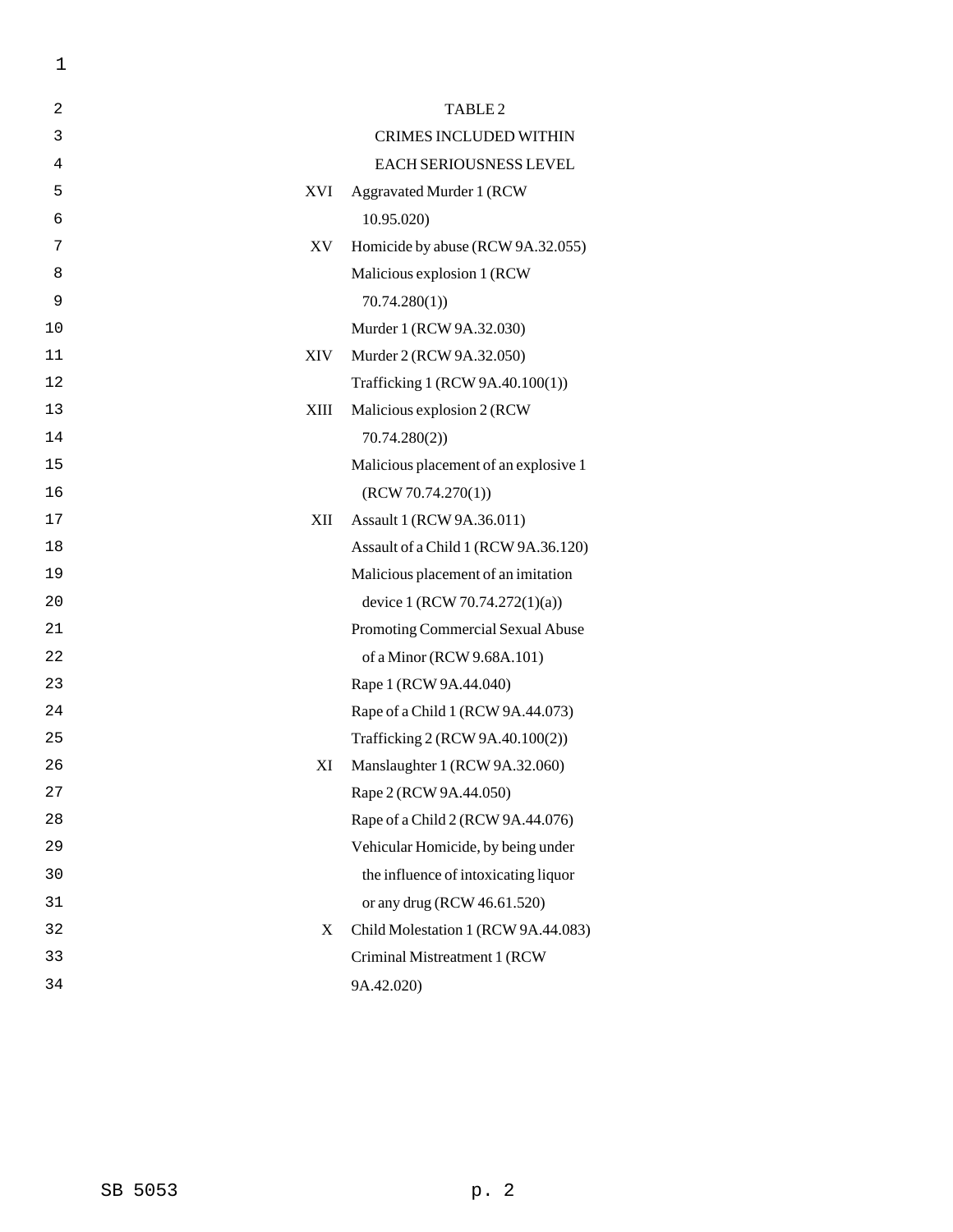| 1              |             | Indecent Liberties (with forcible       |
|----------------|-------------|-----------------------------------------|
| $\overline{c}$ |             | compulsion) (RCW                        |
| 3              |             | 9A.44.100(1)(a)                         |
| 4              |             | Kidnapping 1 (RCW 9A.40.020)            |
| 5              |             | Leading Organized Crime (RCW            |
| 6              |             | 9A.82.060(1)(a)                         |
| 7              |             | Malicious explosion 3 (RCW              |
| 8              |             | 70.74.280(3)                            |
| 9              |             | <b>Sexually Violent Predator Escape</b> |
| 10             |             | (RCW 9A.76.115)                         |
| 11             | IX          | Abandonment of Dependent Person 1       |
| 12             |             | (RCW 9A.42.060)                         |
| 13             |             | Assault of a Child 2 (RCW 9A.36.130)    |
| 14             |             | Explosive devices prohibited (RCW       |
| 15             |             | 70.74.180)                              |
| 16             |             | Hit and Run--Death (RCW                 |
| 17             |             | 46.52.020(4)(a)                         |
| 18             |             | Homicide by Watercraft, by being        |
| 19             |             | under the influence of intoxicating     |
| 20             |             | liquor or any drug (RCW                 |
| 21             |             | 79A.60.050)                             |
| 22             |             | Inciting Criminal Profiteering (RCW     |
| 23             |             | 9A.82.060(1)(b)                         |
| 24             |             | Malicious placement of an explosive 2   |
| 25             |             | (RCW 70.74.270(2))                      |
| 26             |             | Robbery 1 (RCW 9A.56.200)               |
| 27             |             | Sexual Exploitation (RCW 9.68A.040)     |
| 28             | <b>VIII</b> | Arson 1 (RCW 9A.48.020)                 |
| 29             |             | Commercial Sexual Abuse of a Minor      |
| 30             |             | (RCW 9.68A.100)                         |
| 31             |             | Homicide by Watercraft, by the          |
| 32             |             | operation of any vessel in a            |
| 33             |             | reckless manner (RCW                    |
| 34             |             | 79A.60.050)                             |
| 35             |             | Manslaughter 2 (RCW 9A.32.070)          |
| 36             |             | Promoting Prostitution 1 (RCW           |
| 37             |             | 9A.88.070)                              |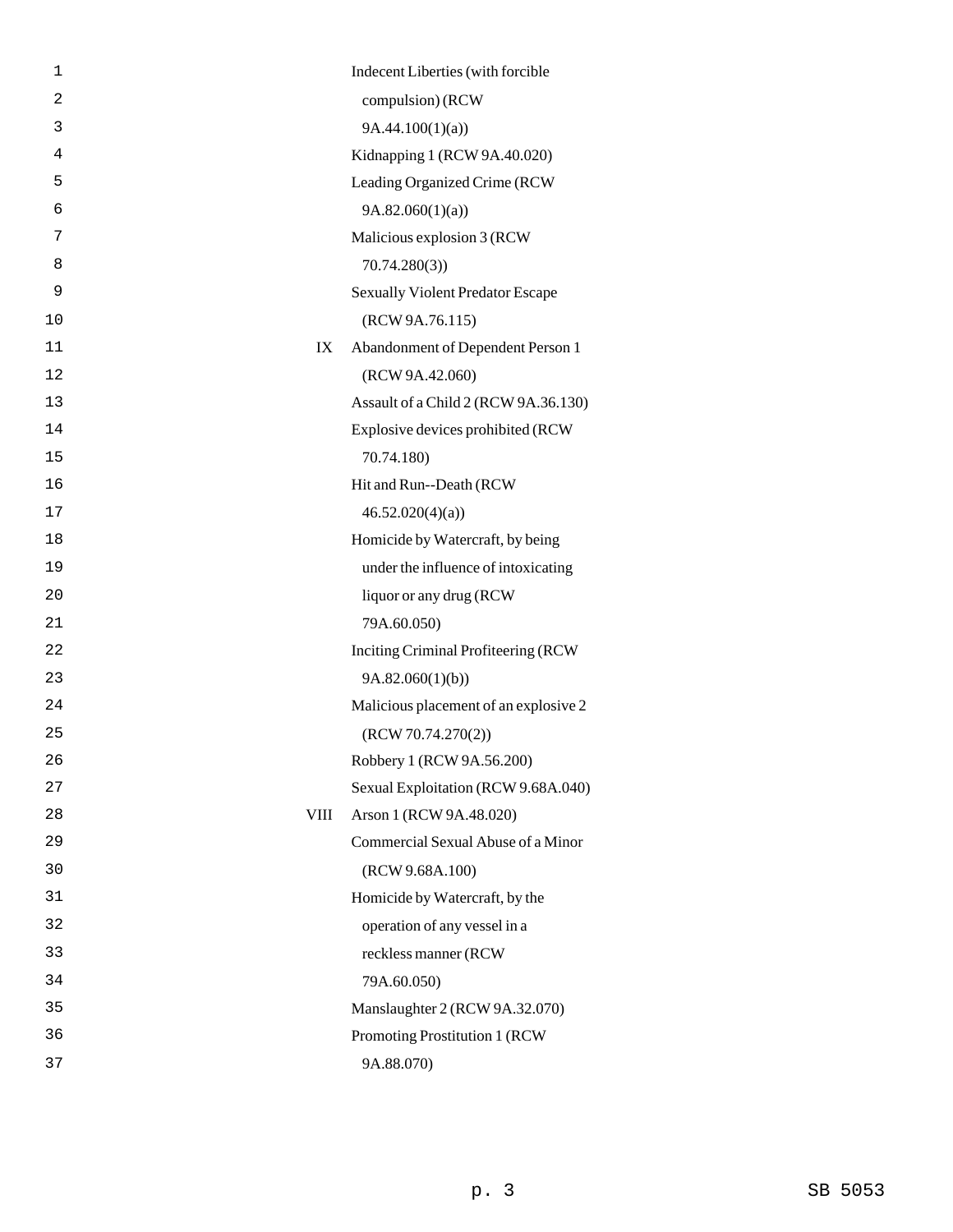| 1  |     | Theft of Ammonia (RCW 69.55.010)        |
|----|-----|-----------------------------------------|
| 2  |     | Vehicular Homicide, by the operation    |
| 3  |     | of any vehicle in a reckless manner     |
| 4  |     | (RCW 46.61.520)                         |
| 5  | VII | Burglary 1 (RCW 9A.52.020)              |
| 6  |     | Child Molestation 2 (RCW 9A.44.086)     |
| 7  |     | Civil Disorder Training (RCW            |
| 8  |     | 9A.48.120)                              |
| 9  |     | Dealing in depictions of minor engaged  |
| 10 |     | in sexually explicit conduct 1          |
| 11 |     | (RCW 9.68A.050(1))                      |
| 12 |     | Drive-by Shooting (RCW 9A.36.045)       |
| 13 |     | Homicide by Watercraft, by disregard    |
| 14 |     | for the safety of others (RCW           |
| 15 |     | 79A.60.050)                             |
| 16 |     | Indecent Liberties (without forcible    |
| 17 |     | compulsion) (RCW 9A.44.100(1)           |
| 18 |     | $(b)$ and $(c)$ )                       |
| 19 |     | Introducing Contraband 1 (RCW           |
| 20 |     | 9A.76.140)                              |
| 21 |     | Malicious placement of an explosive 3   |
| 22 |     | (RCW 70.74.270(3))                      |
| 23 |     | Negligently Causing Death By Use of a   |
| 24 |     | <b>Signal Preemption Device (RCW)</b>   |
| 25 |     | 46.37.675)                              |
| 26 |     | Sending, bringing into state depictions |
| 27 |     | of minor engaged in sexually            |
| 28 |     | explicit conduct 1 (RCW                 |
| 29 |     | 9.68A.060(1)                            |
| 30 |     | Unlawful Possession of a Firearm in     |
| 31 |     | the first degree $(RCW 9.41.040(1))$    |
| 32 |     | Use of a Machine Gun in Commission      |
| 33 |     | of a Felony (RCW 9.41.225)              |
| 34 |     | Vehicular Homicide, by disregard for    |
| 35 |     | the safety of others (RCW               |
| 36 |     | 46.61.520)                              |
|    |     |                                         |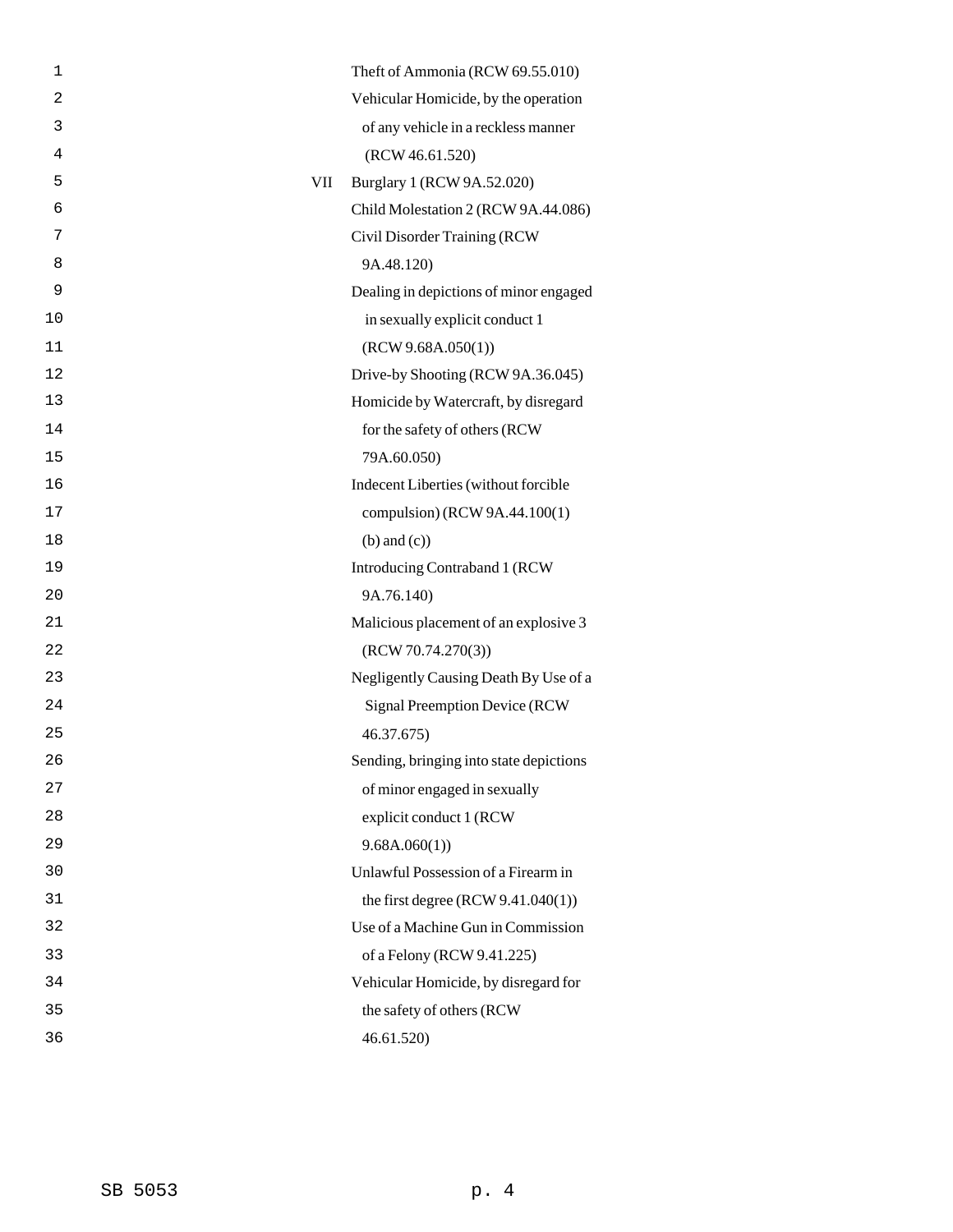| $\overline{2}$<br>9A.76.170(3)(a)<br>3<br>Bribery (RCW 9A.68.010)<br>4<br>Incest 1 (RCW 9A.64.020(1))<br>5<br>Intimidating a Judge (RCW 9A.72.160)<br>6<br>Intimidating a Juror/Witness (RCW<br>7<br>9A.72.110, 9A.72.130)<br>8<br>Malicious placement of an imitation<br>9<br>device 2 (RCW 70.74.272(1)(b))<br>10<br>Possession of Depictions of a Minor<br>11<br><b>Engaged in Sexually Explicit</b><br>12<br>Conduct 1 (RCW 9.68A.070(1))<br>13<br>Rape of a Child 3 (RCW 9A.44.079)<br>14<br>Theft of a Firearm (RCW 9A.56.300)<br>15<br>Unlawful Storage of Ammonia (RCW<br>16<br>69.55.020)<br>17<br>Abandonment of Dependent Person 2<br>V<br>18<br>(RCW 9A.42.070)<br>19<br>Advancing money or property for<br>20<br>extortionate extension of credit<br>21<br>(RCW 9A.82.030)<br>22<br>Bail Jumping with class A Felony<br>23<br>(RCW 9A.76.170(3)(b))<br>24<br>Child Molestation 3 (RCW 9A.44.089)<br>25<br>Criminal Mistreatment 2 (RCW<br>26<br>9A.42.030)<br>27<br>Custodial Sexual Misconduct 1 (RCW<br>28<br>9A.44.160)<br>Dealing in Depictions of Minor<br>29<br><b>Engaged in Sexually Explicit</b><br>30<br>31<br>Conduct 2 (RCW 9.68A.050(2))<br>32<br>Domestic Violence Court Order<br>33<br>Violation (RCW 10.99.040,<br>34<br>10.99.050, 26.09.300, 26.10.220,<br>35<br>26.26.138, 26.50.110, 26.52.070,<br>36<br>or 74.34.145) | 1 | VI | Bail Jumping with Murder 1 (RCW) |
|---------------------------------------------------------------------------------------------------------------------------------------------------------------------------------------------------------------------------------------------------------------------------------------------------------------------------------------------------------------------------------------------------------------------------------------------------------------------------------------------------------------------------------------------------------------------------------------------------------------------------------------------------------------------------------------------------------------------------------------------------------------------------------------------------------------------------------------------------------------------------------------------------------------------------------------------------------------------------------------------------------------------------------------------------------------------------------------------------------------------------------------------------------------------------------------------------------------------------------------------------------------------------------------------------------------------------------------------------------|---|----|----------------------------------|
|                                                                                                                                                                                                                                                                                                                                                                                                                                                                                                                                                                                                                                                                                                                                                                                                                                                                                                                                                                                                                                                                                                                                                                                                                                                                                                                                                         |   |    |                                  |
|                                                                                                                                                                                                                                                                                                                                                                                                                                                                                                                                                                                                                                                                                                                                                                                                                                                                                                                                                                                                                                                                                                                                                                                                                                                                                                                                                         |   |    |                                  |
|                                                                                                                                                                                                                                                                                                                                                                                                                                                                                                                                                                                                                                                                                                                                                                                                                                                                                                                                                                                                                                                                                                                                                                                                                                                                                                                                                         |   |    |                                  |
|                                                                                                                                                                                                                                                                                                                                                                                                                                                                                                                                                                                                                                                                                                                                                                                                                                                                                                                                                                                                                                                                                                                                                                                                                                                                                                                                                         |   |    |                                  |
|                                                                                                                                                                                                                                                                                                                                                                                                                                                                                                                                                                                                                                                                                                                                                                                                                                                                                                                                                                                                                                                                                                                                                                                                                                                                                                                                                         |   |    |                                  |
|                                                                                                                                                                                                                                                                                                                                                                                                                                                                                                                                                                                                                                                                                                                                                                                                                                                                                                                                                                                                                                                                                                                                                                                                                                                                                                                                                         |   |    |                                  |
|                                                                                                                                                                                                                                                                                                                                                                                                                                                                                                                                                                                                                                                                                                                                                                                                                                                                                                                                                                                                                                                                                                                                                                                                                                                                                                                                                         |   |    |                                  |
|                                                                                                                                                                                                                                                                                                                                                                                                                                                                                                                                                                                                                                                                                                                                                                                                                                                                                                                                                                                                                                                                                                                                                                                                                                                                                                                                                         |   |    |                                  |
|                                                                                                                                                                                                                                                                                                                                                                                                                                                                                                                                                                                                                                                                                                                                                                                                                                                                                                                                                                                                                                                                                                                                                                                                                                                                                                                                                         |   |    |                                  |
|                                                                                                                                                                                                                                                                                                                                                                                                                                                                                                                                                                                                                                                                                                                                                                                                                                                                                                                                                                                                                                                                                                                                                                                                                                                                                                                                                         |   |    |                                  |
|                                                                                                                                                                                                                                                                                                                                                                                                                                                                                                                                                                                                                                                                                                                                                                                                                                                                                                                                                                                                                                                                                                                                                                                                                                                                                                                                                         |   |    |                                  |
|                                                                                                                                                                                                                                                                                                                                                                                                                                                                                                                                                                                                                                                                                                                                                                                                                                                                                                                                                                                                                                                                                                                                                                                                                                                                                                                                                         |   |    |                                  |
|                                                                                                                                                                                                                                                                                                                                                                                                                                                                                                                                                                                                                                                                                                                                                                                                                                                                                                                                                                                                                                                                                                                                                                                                                                                                                                                                                         |   |    |                                  |
|                                                                                                                                                                                                                                                                                                                                                                                                                                                                                                                                                                                                                                                                                                                                                                                                                                                                                                                                                                                                                                                                                                                                                                                                                                                                                                                                                         |   |    |                                  |
|                                                                                                                                                                                                                                                                                                                                                                                                                                                                                                                                                                                                                                                                                                                                                                                                                                                                                                                                                                                                                                                                                                                                                                                                                                                                                                                                                         |   |    |                                  |
|                                                                                                                                                                                                                                                                                                                                                                                                                                                                                                                                                                                                                                                                                                                                                                                                                                                                                                                                                                                                                                                                                                                                                                                                                                                                                                                                                         |   |    |                                  |
|                                                                                                                                                                                                                                                                                                                                                                                                                                                                                                                                                                                                                                                                                                                                                                                                                                                                                                                                                                                                                                                                                                                                                                                                                                                                                                                                                         |   |    |                                  |
|                                                                                                                                                                                                                                                                                                                                                                                                                                                                                                                                                                                                                                                                                                                                                                                                                                                                                                                                                                                                                                                                                                                                                                                                                                                                                                                                                         |   |    |                                  |
|                                                                                                                                                                                                                                                                                                                                                                                                                                                                                                                                                                                                                                                                                                                                                                                                                                                                                                                                                                                                                                                                                                                                                                                                                                                                                                                                                         |   |    |                                  |
|                                                                                                                                                                                                                                                                                                                                                                                                                                                                                                                                                                                                                                                                                                                                                                                                                                                                                                                                                                                                                                                                                                                                                                                                                                                                                                                                                         |   |    |                                  |
|                                                                                                                                                                                                                                                                                                                                                                                                                                                                                                                                                                                                                                                                                                                                                                                                                                                                                                                                                                                                                                                                                                                                                                                                                                                                                                                                                         |   |    |                                  |
|                                                                                                                                                                                                                                                                                                                                                                                                                                                                                                                                                                                                                                                                                                                                                                                                                                                                                                                                                                                                                                                                                                                                                                                                                                                                                                                                                         |   |    |                                  |
|                                                                                                                                                                                                                                                                                                                                                                                                                                                                                                                                                                                                                                                                                                                                                                                                                                                                                                                                                                                                                                                                                                                                                                                                                                                                                                                                                         |   |    |                                  |
|                                                                                                                                                                                                                                                                                                                                                                                                                                                                                                                                                                                                                                                                                                                                                                                                                                                                                                                                                                                                                                                                                                                                                                                                                                                                                                                                                         |   |    |                                  |
|                                                                                                                                                                                                                                                                                                                                                                                                                                                                                                                                                                                                                                                                                                                                                                                                                                                                                                                                                                                                                                                                                                                                                                                                                                                                                                                                                         |   |    |                                  |
|                                                                                                                                                                                                                                                                                                                                                                                                                                                                                                                                                                                                                                                                                                                                                                                                                                                                                                                                                                                                                                                                                                                                                                                                                                                                                                                                                         |   |    |                                  |
|                                                                                                                                                                                                                                                                                                                                                                                                                                                                                                                                                                                                                                                                                                                                                                                                                                                                                                                                                                                                                                                                                                                                                                                                                                                                                                                                                         |   |    |                                  |
|                                                                                                                                                                                                                                                                                                                                                                                                                                                                                                                                                                                                                                                                                                                                                                                                                                                                                                                                                                                                                                                                                                                                                                                                                                                                                                                                                         |   |    |                                  |
|                                                                                                                                                                                                                                                                                                                                                                                                                                                                                                                                                                                                                                                                                                                                                                                                                                                                                                                                                                                                                                                                                                                                                                                                                                                                                                                                                         |   |    |                                  |
|                                                                                                                                                                                                                                                                                                                                                                                                                                                                                                                                                                                                                                                                                                                                                                                                                                                                                                                                                                                                                                                                                                                                                                                                                                                                                                                                                         |   |    |                                  |
|                                                                                                                                                                                                                                                                                                                                                                                                                                                                                                                                                                                                                                                                                                                                                                                                                                                                                                                                                                                                                                                                                                                                                                                                                                                                                                                                                         |   |    |                                  |
|                                                                                                                                                                                                                                                                                                                                                                                                                                                                                                                                                                                                                                                                                                                                                                                                                                                                                                                                                                                                                                                                                                                                                                                                                                                                                                                                                         |   |    |                                  |
|                                                                                                                                                                                                                                                                                                                                                                                                                                                                                                                                                                                                                                                                                                                                                                                                                                                                                                                                                                                                                                                                                                                                                                                                                                                                                                                                                         |   |    |                                  |
|                                                                                                                                                                                                                                                                                                                                                                                                                                                                                                                                                                                                                                                                                                                                                                                                                                                                                                                                                                                                                                                                                                                                                                                                                                                                                                                                                         |   |    |                                  |
|                                                                                                                                                                                                                                                                                                                                                                                                                                                                                                                                                                                                                                                                                                                                                                                                                                                                                                                                                                                                                                                                                                                                                                                                                                                                                                                                                         |   |    |                                  |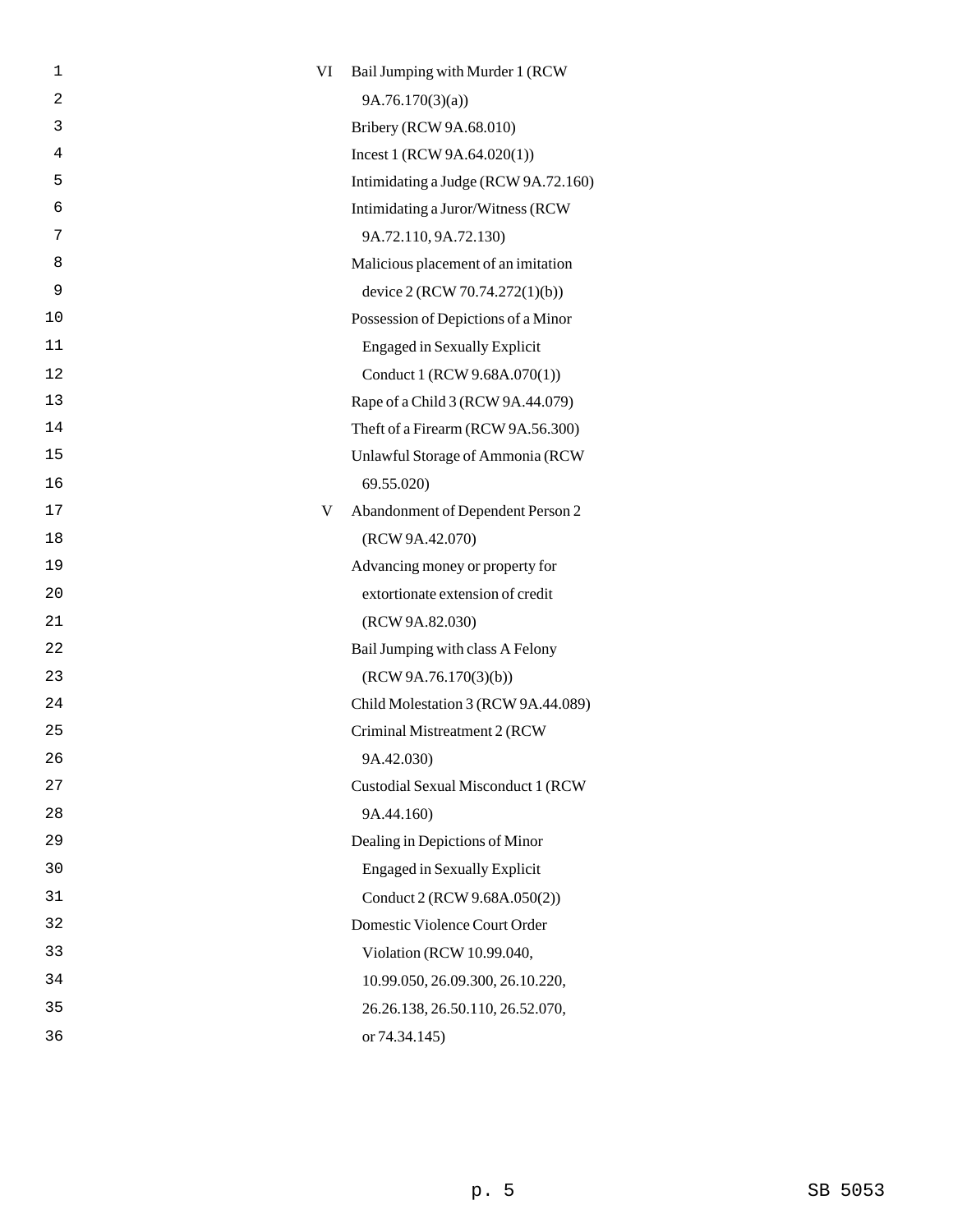| $\mathbf 1$    |                                 | Driving While Under the Influence       |
|----------------|---------------------------------|-----------------------------------------|
| $\overline{a}$ | (RCW 46.61.502(6))              |                                         |
| 3              |                                 | Extortion 1 (RCW 9A.56.120)             |
| 4              |                                 | Extortionate Extension of Credit (RCW   |
| 5              | 9A.82.020)                      |                                         |
| 6              |                                 | <b>Extortionate Means to Collect</b>    |
| 7              |                                 | <b>Extensions of Credit (RCW)</b>       |
| 8              | 9A.82.040)                      |                                         |
| 9              |                                 | Incest 2 (RCW 9A.64.020(2))             |
| 10             |                                 | Kidnapping 2 (RCW 9A.40.030)            |
| 11             | Perjury 1 (RCW 9A.72.020)       |                                         |
| 12             |                                 | Persistent prison misbehavior (RCW      |
| 13             | 9.94.070)                       |                                         |
| 14             |                                 | Physical Control of a Vehicle While     |
| 15             |                                 | Under the Influence (RCW                |
| 16             | 46.61.504(6)                    |                                         |
| 17             |                                 | Possession of a Stolen Firearm (RCW     |
| 18             | 9A.56.310)                      |                                         |
| 19             | Rape 3 (RCW 9A.44.060)          |                                         |
| 20             |                                 | Rendering Criminal Assistance 1         |
| 21             | (RCW 9A.76.070)                 |                                         |
| 22             |                                 | Sending, Bringing into State Depictions |
| 23             |                                 | of Minor Engaged in Sexually            |
| 24             |                                 | Explicit Conduct 2 (RCW                 |
| 25             | 9.68A.060(2)                    |                                         |
| 26             |                                 | Sexual Misconduct with a Minor 1        |
| 27             | (RCW 9A.44.093)                 |                                         |
| 28             |                                 | <b>Sexually Violating Human Remains</b> |
| 29             | (RCW 9A.44.105)                 |                                         |
| 30             | <b>Stalking (RCW 9A.46.110)</b> |                                         |
| 31             |                                 | Taking Motor Vehicle Without            |
| 32             |                                 | Permission 1 (RCW 9A.56.070)            |
| 33             |                                 | Vehicle Prowling (third or subsequent   |
| 34             |                                 | offense) (RCW 9A.52.100(3))             |
| 35             | IV<br>Arson 2 (RCW 9A.48.030)   |                                         |
| 36             |                                 | Assault 2 (RCW 9A.36.021)               |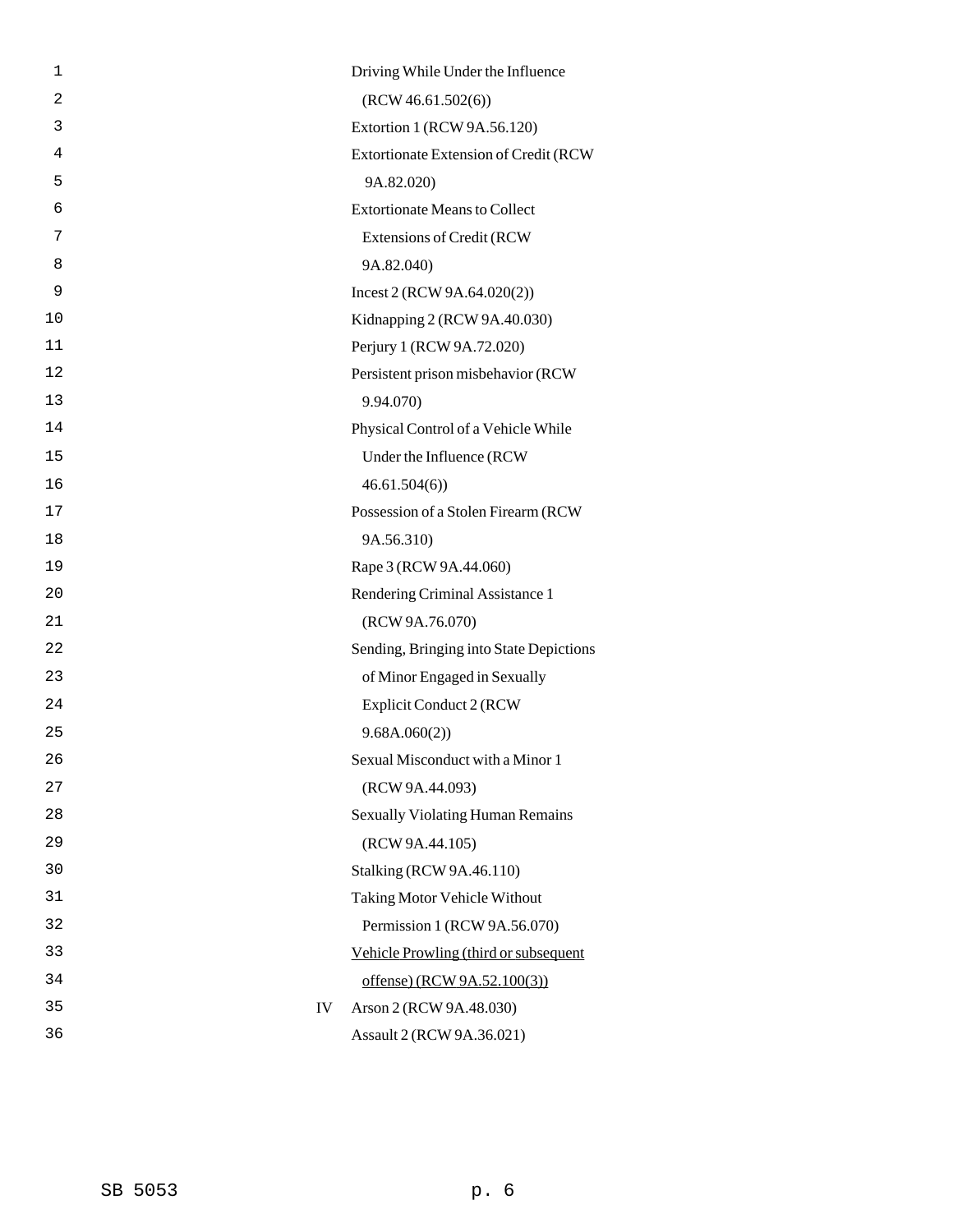| 1              | Assault 3 (of a Peace Officer with a  |
|----------------|---------------------------------------|
| $\overline{2}$ | Projectile Stun Gun) (RCW             |
| 3              | 9A.36.031(1)(h)                       |
| 4              | Assault by Watercraft (RCW            |
| 5              | 79A.60.060)                           |
| 6              | Bribing a Witness/Bribe Received by   |
| 7              | Witness (RCW 9A.72.090,               |
| 8              | 9A.72.100)                            |
| 9              | Cheating 1 (RCW 9.46.1961)            |
| 10             | Commercial Bribery (RCW 9A.68.060)    |
| 11             | Counterfeiting (RCW 9.16.035(4))      |
| 12             | Endangerment with a Controlled        |
| 13             | Substance (RCW 9A.42.100)             |
| 14             | Escape 1 (RCW 9A.76.110)              |
| 15             | Hit and Run--Injury (RCW              |
| 16             | 46.52.020(4)(b)                       |
| 17             | Hit and Run with Vessel--Injury       |
| 18             | Accident (RCW 79A.60.200(3))          |
| 19             | Identity Theft 1 (RCW 9.35.020(2))    |
| 20             | Indecent Exposure to Person Under     |
| 21             | Age Fourteen (subsequent sex          |
| 22             | offense) (RCW 9A.88.010)              |
| 23             | Influencing Outcome of Sporting Event |
| 24             | (RCW 9A.82.070)                       |
| 25             | Malicious Harassment (RCW             |
| 26             | 9A.36.080)                            |
| 27             | Possession of Depictions of a Minor   |
| 28             | <b>Engaged in Sexually Explicit</b>   |
| 29             | Conduct 2 (RCW 9.68A.070(2))          |
| 30             | <b>Residential Burglary (RCW</b>      |
| 31             | 9A.52.025)                            |
| 32             | Robbery 2 (RCW 9A.56.210)             |
| 33             | Theft of Livestock 1 (RCW 9A.56.080)  |
| 34             | Threats to Bomb (RCW 9.61.160)        |
| 35             | Trafficking in Stolen Property 1 (RCW |
| 36             | 9A.82.050)                            |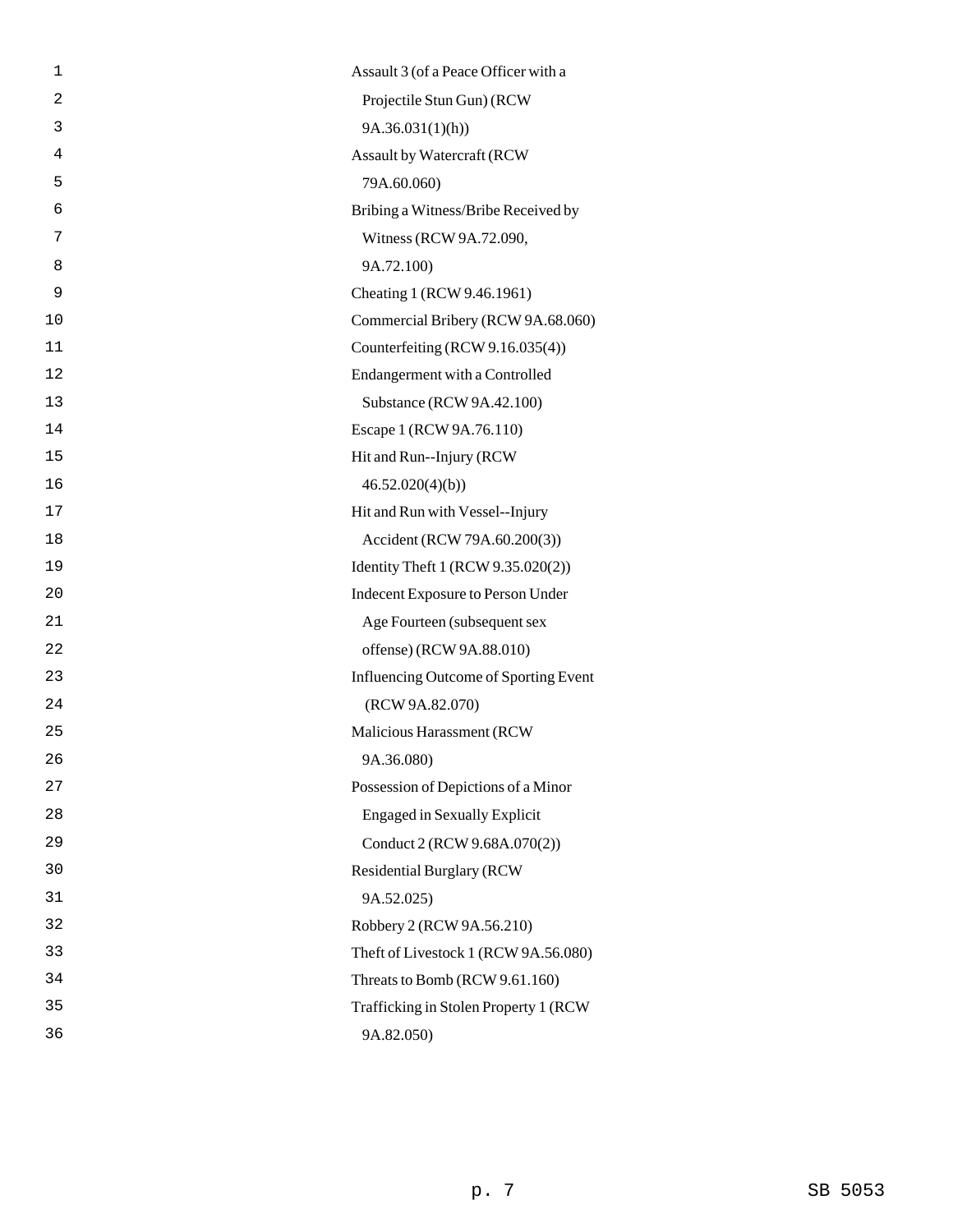| 1  | Unlawful factoring of a credit card or   |
|----|------------------------------------------|
| 2  | payment card transaction (RCW            |
| 3  | 9A.56.290(4)(b)                          |
| 4  | Unlawful transaction of health           |
| 5  | coverage as a health care service        |
| 6  | contractor (RCW 48.44.016(3))            |
| 7  | Unlawful transaction of health           |
| 8  | coverage as a health maintenance         |
| 9  | organization (RCW 48.46.033(3))          |
| 10 | Unlawful transaction of insurance        |
| 11 | business (RCW 48.15.023(3))              |
| 12 | Unlicensed practice as an insurance      |
| 13 | professional (RCW 48.17.063(2))          |
| 14 | Use of Proceeds of Criminal              |
| 15 | Profiteering (RCW 9A.82.080(1)           |
| 16 | and $(2)$ )                              |
| 17 | Vehicular Assault, by being under the    |
| 18 | influence of intoxicating liquor or      |
| 19 | any drug, or by the operation or         |
| 20 | driving of a vehicle in a reckless       |
| 21 | manner (RCW 46.61.522)                   |
| 22 | Viewing of Depictions of a Minor         |
| 23 | <b>Engaged in Sexually Explicit</b>      |
| 24 | Conduct 1 (RCW 9.68A.075(1))             |
| 25 | Willful Failure to Return from           |
| 26 | Furlough (RCW 72.66.060)                 |
| 27 | Animal Cruelty 1 (Sexual Conduct or<br>Ш |
| 28 | Contact) (RCW 16.52.205(3))              |
| 29 | Assault 3 (Except Assault 3 of a Peace   |
| 30 | Officer With a Projectile Stun           |
| 31 | Gun) (RCW 9A.36.031 except               |
| 32 | subsection $(1)(h)$                      |
| 33 | Assault of a Child 3 (RCW 9A.36.140)     |
| 34 | Bail Jumping with class B or C Felony    |
| 35 | (RCW 9A.76.170(3)(c))                    |
| 36 | Burglary 2 (RCW 9A.52.030)               |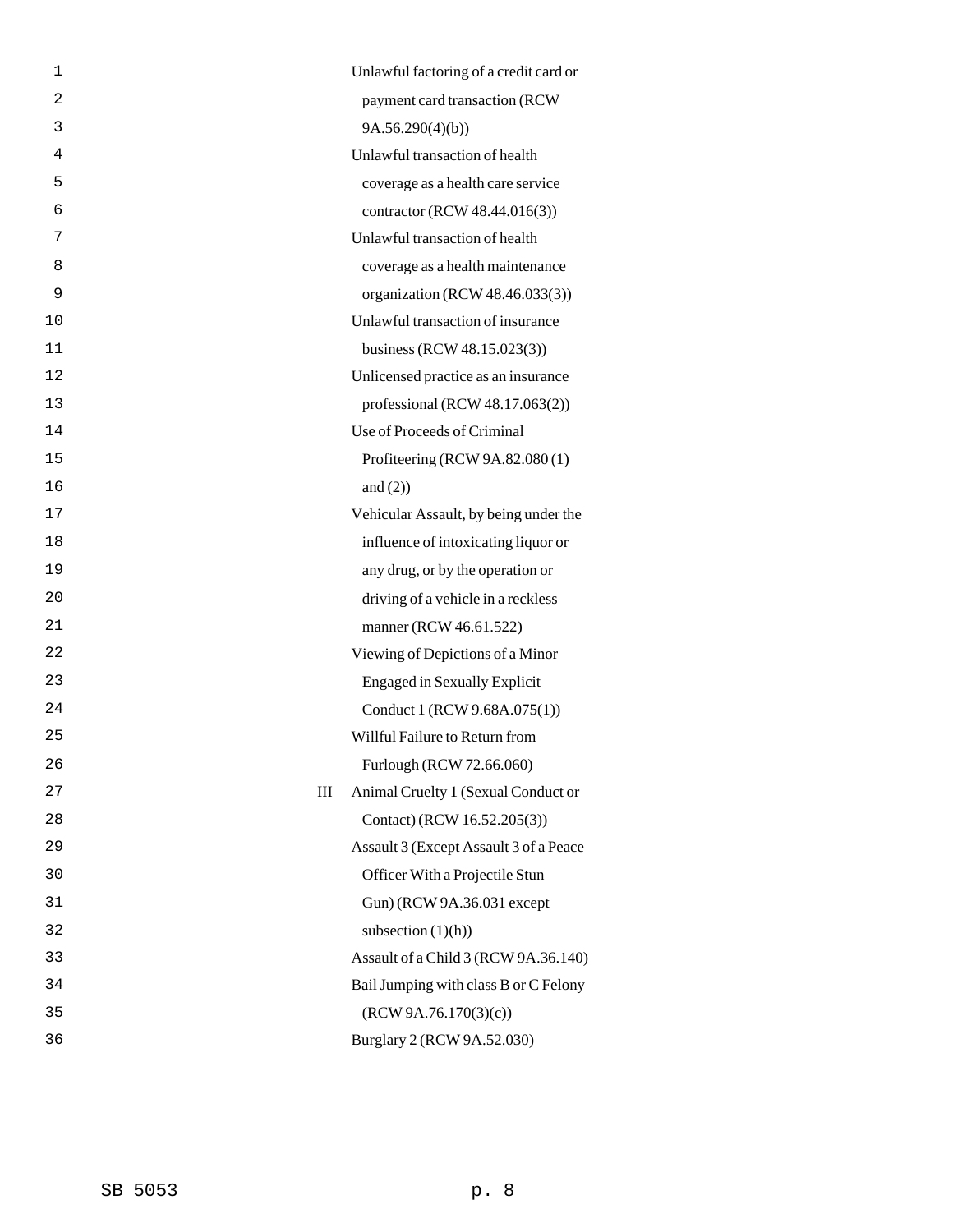| 1              | Communication with a Minor for                |
|----------------|-----------------------------------------------|
| $\overline{2}$ | <b>Immoral Purposes (RCW)</b>                 |
| 3              | 9.68A.090)                                    |
| 4              | Criminal Gang Intimidation (RCW               |
| 5              | 9A.46.120)                                    |
| 6              | Custodial Assault (RCW 9A.36.100)             |
| 7              | Cyberstalking (subsequent conviction          |
| 8              | or threat of death) (RCW                      |
| 9              | 9.61.260(3)                                   |
| 10             | Escape 2 (RCW 9A.76.120)                      |
| 11             | Extortion 2 (RCW 9A.56.130)                   |
| 12             | Harassment (RCW 9A.46.020)                    |
| 13             | Intimidating a Public Servant (RCW            |
| 14             | 9A.76.180)                                    |
| 15             | Introducing Contraband 2 (RCW                 |
| 16             | 9A.76.150)                                    |
| 17             | Malicious Injury to Railroad Property         |
| 18             | (RCW 81.60.070)                               |
| 19             | Mortgage Fraud (RCW 19.144.080)               |
| 20             | <b>Negligently Causing Substantial Bodily</b> |
| 21             | Harm By Use of a Signal                       |
| 22             | Preemption Device (RCW                        |
| 23             | 46.37.674)                                    |
| 24             | Organized Retail Theft 1 (RCW                 |
| 25             | 9A.56.350(2)                                  |
| 26             | Perjury 2 (RCW 9A.72.030)                     |
| 27             | Possession of Incendiary Device (RCW          |
| 28             | 9.40.120)                                     |
| 29             | Possession of Machine Gun or Short-           |
| 30             | Barreled Shotgun or Rifle (RCW                |
| 31             | 9.41.190)                                     |
| 32             | Promoting Prostitution 2 (RCW                 |
| 33             | 9A.88.080)                                    |
| 34             | Retail Theft with Extenuating                 |
| 35             | Circumstances 1 (RCW)                         |
| 36             | 9A.56.360(2))                                 |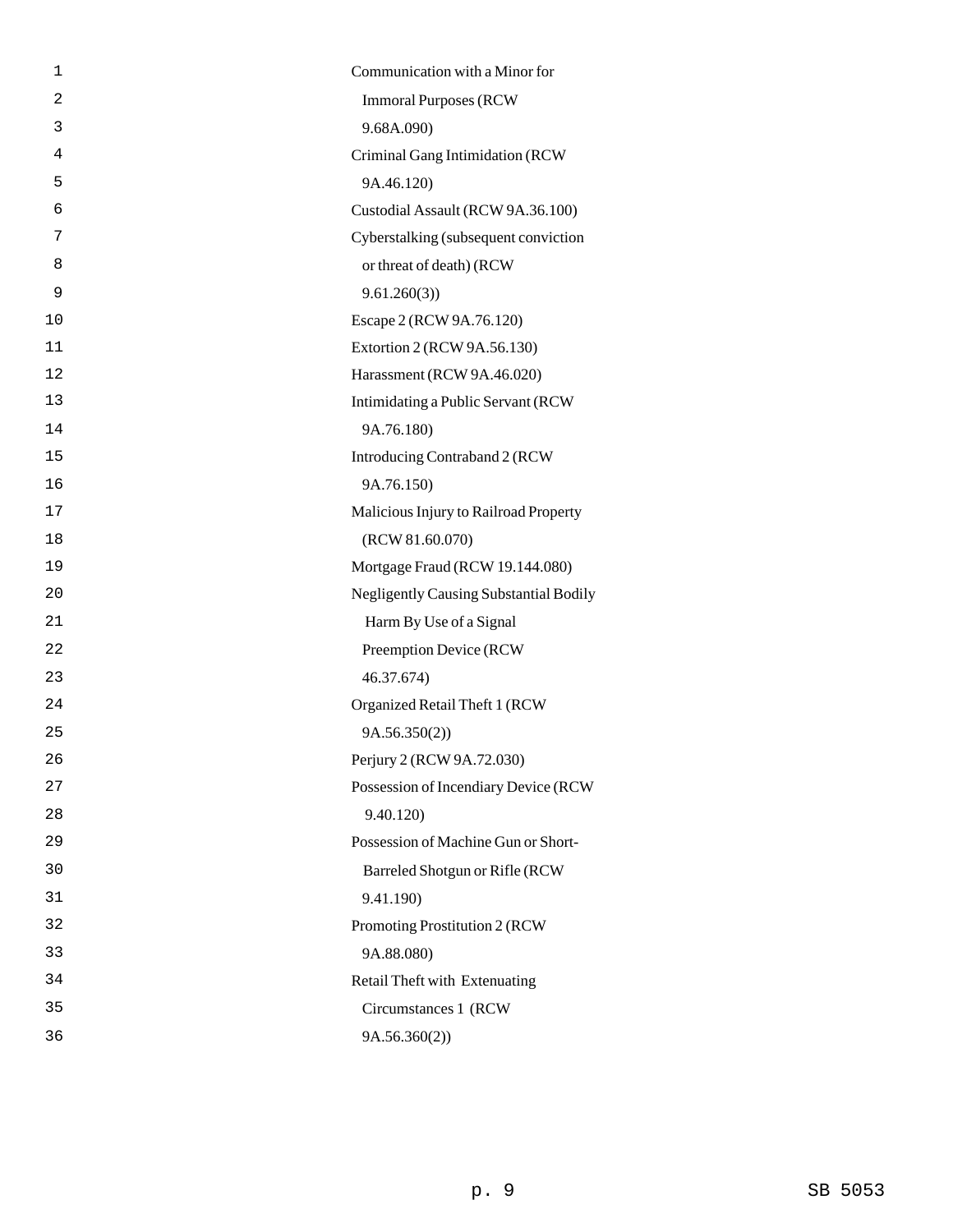| 1  |              | Securities Act violation (RCW            |
|----|--------------|------------------------------------------|
| 2  |              | 21.20.400)                               |
| 3  |              | Tampering with a Witness (RCW            |
| 4  |              | 9A.72.120)                               |
| 5  |              | Telephone Harassment (subsequent         |
| 6  |              | conviction or threat of death)           |
| 7  |              | (RCW 9.61.230(2))                        |
| 8  |              | Theft of Livestock 2 (RCW 9A.56.083)     |
| 9  |              | Theft with the Intent to Resell 1 (RCW)  |
| 10 |              | 9A.56.340(2)                             |
| 11 |              | Trafficking in Stolen Property 2 (RCW    |
| 12 |              | 9A.82.055)                               |
| 13 |              | Unlawful Hunting of Big Game 1           |
| 14 |              | (RCW 77.15.410(3)(b))                    |
| 15 |              | Unlawful Imprisonment (RCW               |
| 16 |              | 9A.40.040)                               |
| 17 |              | Unlawful possession of firearm in the    |
| 18 |              | second degree (RCW 9.41.040(2))          |
| 19 |              | Unlawful Taking of Endangered Fish       |
| 20 |              | or Wildlife 1 (RCW                       |
| 21 |              | 77.15.120(3)(b)                          |
| 22 |              | Unlawful Trafficking in Fish, Shellfish, |
| 23 |              | or Wildlife 1 (RCW                       |
| 24 |              | 77.15.260(3)(b)                          |
| 25 |              | Unlawful Use of a Nondesignated          |
| 26 |              | Vessel (RCW 77.15.530(4))                |
| 27 |              | Vehicular Assault, by the operation or   |
| 28 |              | driving of a vehicle with disregard      |
| 29 |              | for the safety of others (RCW            |
| 30 |              | 46.61.522                                |
| 31 |              | Willful Failure to Return from Work      |
| 32 |              | Release (RCW 72.65.070)                  |
| 33 | $\mathbf{I}$ | Commercial Fishing Without a License     |
| 34 |              | 1 (RCW 77.15.500(3)(b))                  |
| 35 |              | Computer Trespass 1 (RCW                 |
| 36 |              | 9A.52.110)                               |
| 37 |              | Counterfeiting (RCW 9.16.035(3))         |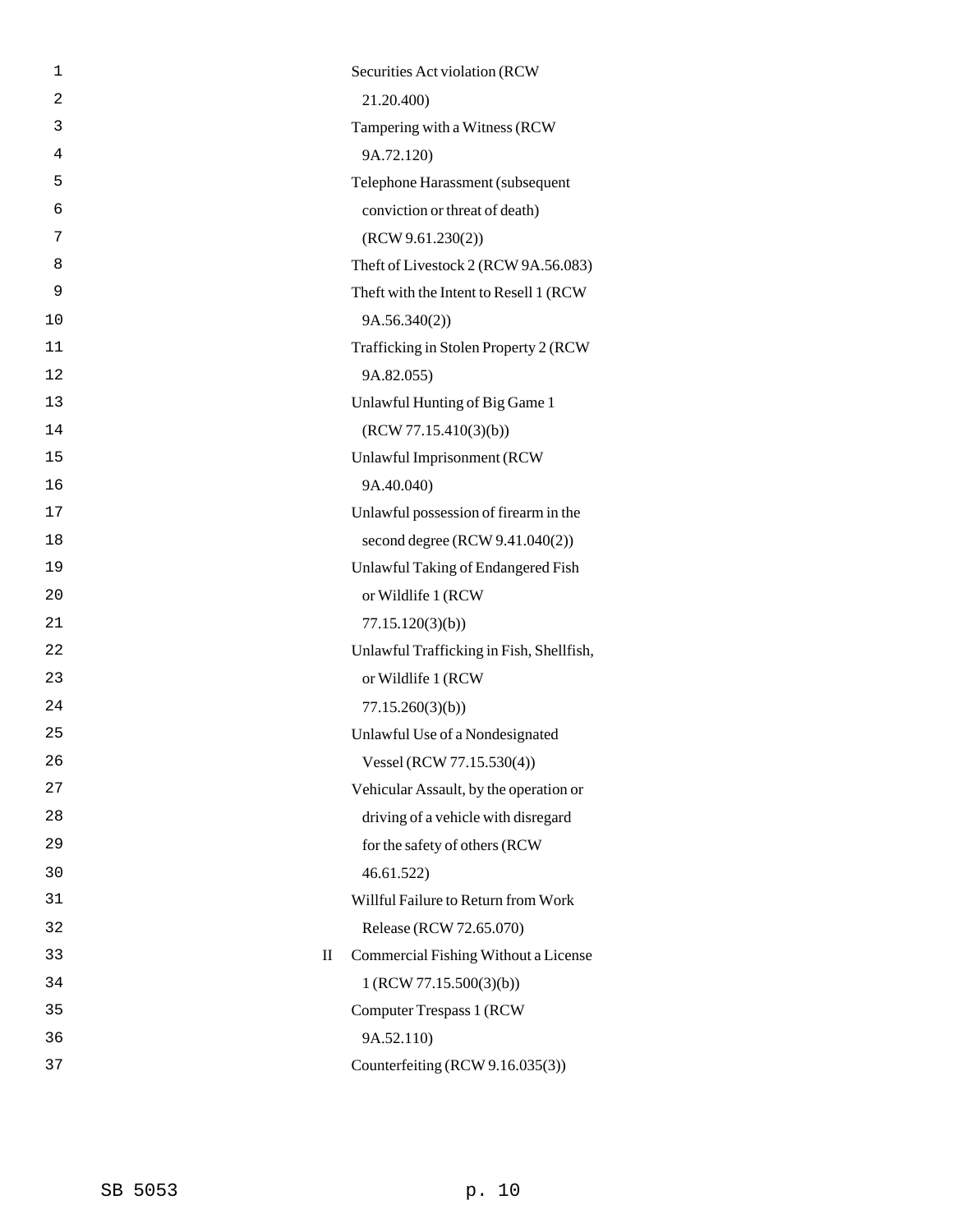| 1  | <b>Engaging in Fish Dealing Activity</b> |
|----|------------------------------------------|
| 2  | Unlicensed 1 (RCW 77.15.620(3))          |
| 3  | <b>Escape from Community Custody</b>     |
| 4  | (RCW 72.09.310)                          |
| 5  | Failure to Register as a Sex Offender    |
| 6  | (second or subsequent offense)           |
| 7  | (RCW 9A.44.132)                          |
| 8  | Health Care False Claims (RCW            |
| 9  | 48.80.030)                               |
| 10 | Identity Theft 2 (RCW 9.35.020(3))       |
| 11 | <b>Improperly Obtaining Financial</b>    |
| 12 | Information (RCW 9.35.010)               |
| 13 | Malicious Mischief 1 (RCW                |
| 14 | 9A.48.070)                               |
| 15 | Organized Retail Theft 2 (RCW            |
| 16 | 9A.56.350(3)                             |
| 17 | Possession of Stolen Property 1 (RCW     |
| 18 | 9A.56.150)                               |
| 19 | Possession of a Stolen Vehicle (RCW      |
| 20 | 9A.56.068)                               |
| 21 | Retail Theft with Extenuating            |
| 22 | Circumstances 2 (RCW                     |
| 23 | 9A.56.360(3)                             |
| 24 | Theft 1 (RCW 9A.56.030)                  |
| 25 | Theft of a Motor Vehicle (RCW            |
| 26 | 9A.56.065)                               |
| 27 | Theft of Rental, Leased, or Lease-       |
| 28 | purchased Property (valued at one        |
| 29 | thousand five hundred dollars or         |
| 30 | more) (RCW 9A.56.096(5)(a))              |
| 31 | Theft with the Intent to Resell 2 (RCW   |
| 32 | 9A.56.340(3)                             |
| 33 | Trafficking in Insurance Claims (RCW     |
| 34 | 48.30A.015)                              |
| 35 | Unlawful factoring of a credit card or   |
| 36 | payment card transaction (RCW            |
| 37 | 9A.56.290(4)(a)                          |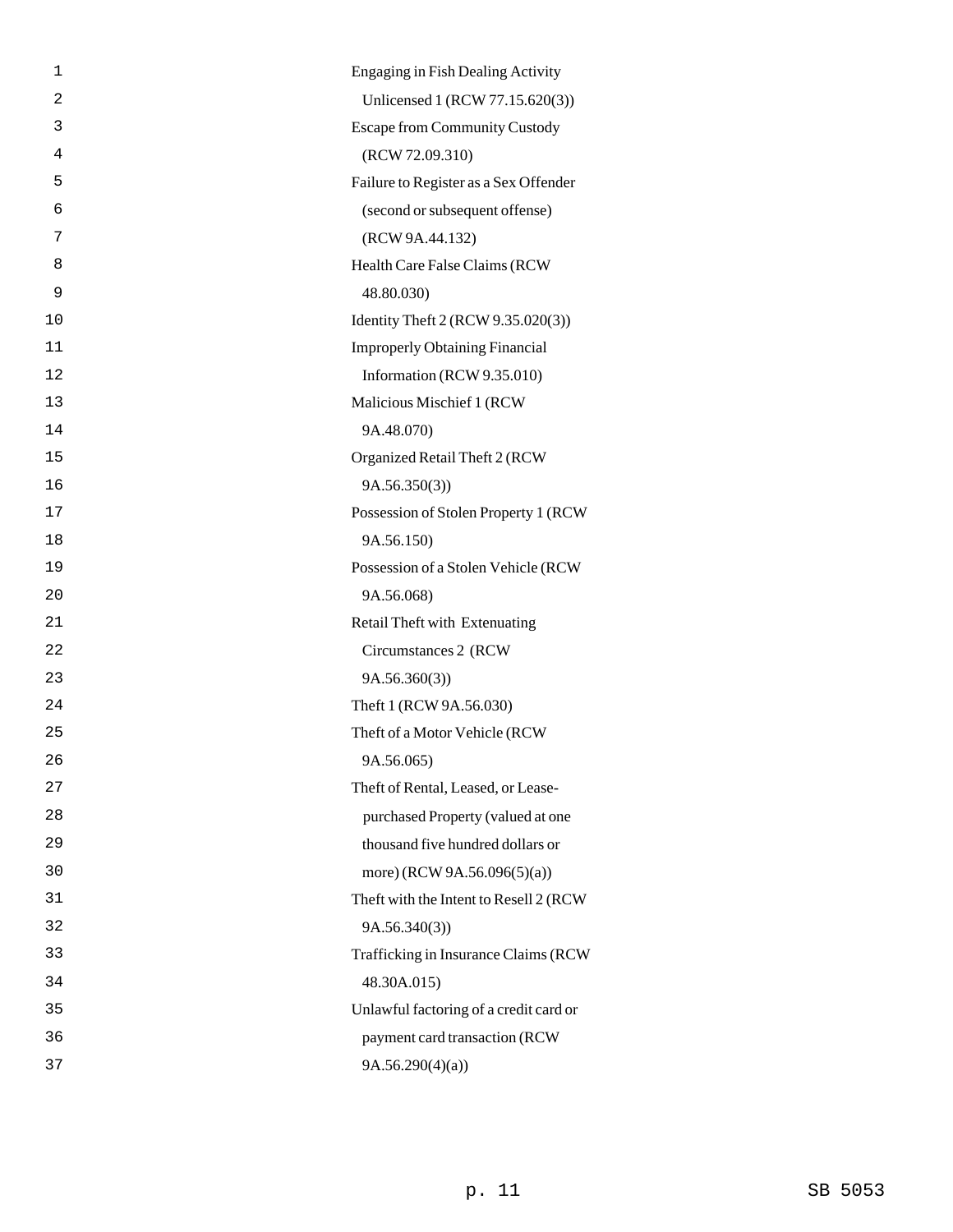| 1              | Unlawful Participation of Non-Indians        |
|----------------|----------------------------------------------|
| $\overline{a}$ | in Indian Fishery (RCW                       |
| 3              | 77.15.570(2)                                 |
| 4              | Unlawful Practice of Law (RCW                |
| 5              | 2.48.180)                                    |
| 6              | Unlicensed Practice of a Profession or       |
| 7              | Business (RCW 18.130.190(7))                 |
| 8              | Unlawful Purchase or Use of a License        |
| 9              | (RCW 77.15.650(3)(b))                        |
| 10             | Unlawful Trafficking in Fish, Shellfish,     |
| 11             | or Wildlife 2 (RCW                           |
| 12             | 77.15.260(3)(a)                              |
| 13             | Voyeurism (RCW 9A.44.115)                    |
| 14             | I<br>Attempting to Elude a Pursuing Police   |
| 15             | Vehicle (RCW 46.61.024)                      |
| 16             | False Verification for Welfare (RCW          |
| 17             | 74.08.055)                                   |
| 18             | Forgery (RCW 9A.60.020)                      |
| 19             | Fraudulent Creation or Revocation of a       |
| 20             | Mental Health Advance Directive              |
| 21             | (RCW 9A.60.060)                              |
| 22             | Malicious Mischief 2 (RCW                    |
| 23             | 9A.48.080)                                   |
| 24             | Mineral Trespass (RCW 78.44.330)             |
| 25             | Possession of Stolen Property 2 (RCW         |
| 26             | 9A.56.160)                                   |
| 27             | Reckless Burning 1 (RCW 9A.48.040)           |
| 28             | Spotlighting Big Game 1 (RCW                 |
| 29             | 77.15.450(3)(b)                              |
| 30             | <b>Suspension of Department Privileges 1</b> |
| 31             | (RCW 77.15.670(3)(b))                        |
| 32             | Taking Motor Vehicle Without                 |
| 33             | Permission 2 (RCW 9A.56.075)                 |
| 34             | Theft 2 (RCW 9A.56.040)                      |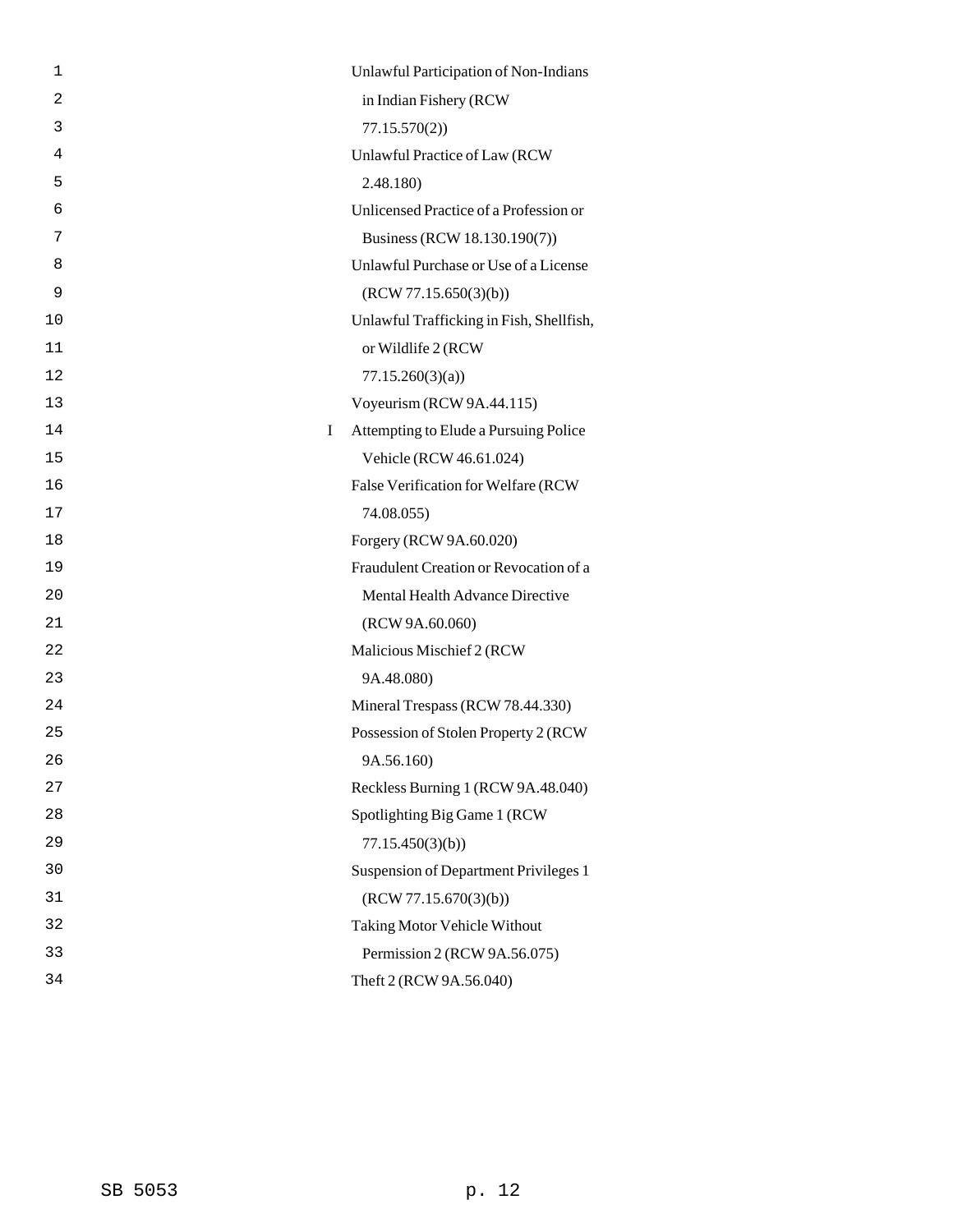| 1  | Theft of Rental, Leased, or Lease-       |
|----|------------------------------------------|
| 2  | purchased Property (valued at two        |
| 3  | hundred fifty dollars or more but        |
| 4  | less than one thousand five              |
| 5  | hundred dollars) (RCW                    |
| 6  | 9A.56.096(5)(b)                          |
| 7  | Transaction of insurance business        |
| 8  | beyond the scope of licensure            |
| 9  | (RCW 48.17.063)                          |
| 10 | Unlawful Fish and Shellfish Catch        |
| 11 | Accounting (RCW)                         |
| 12 | 77.15.630(3)(b)                          |
| 13 | Unlawful Issuance of Checks or Drafts    |
| 14 | (RCW 9A.56.060)                          |
| 15 | <b>Unlawful Possession of Fictitious</b> |
| 16 | Identification (RCW 9A.56.320)           |
| 17 | Unlawful Possession of Instruments of    |
| 18 | Financial Fraud (RCW 9A.56.320)          |
| 19 | Unlawful Possession of Payment           |
| 20 | Instruments (RCW 9A.56.320)              |
| 21 | Unlawful Possession of a Personal        |
| 22 | <b>Identification Device (RCW</b>        |
| 23 | 9A.56.320)                               |
| 24 | Unlawful Production of Payment           |
| 25 | Instruments (RCW 9A.56.320)              |
| 26 | Unlawful Release of Deleterious Exotic   |
| 27 | Wildlife (RCW 77.15.250(2)(b))           |
| 28 | Unlawful Trafficking in Food Stamps      |
| 29 | (RCW 9.91.142)                           |
| 30 | Unlawful Use of Food Stamps (RCW         |
| 31 | 9.91.144)                                |
| 32 | Unlawful Use of Net to Take Fish 1       |
| 33 | (RCW 77.15.580(3)(b))                    |
| 34 | Unlawful Use of Prohibited Aquatic       |
| 35 | Animal Species (RCW                      |
| 36 | 77.15.253(3)                             |
| 37 | Vehicle Prowl 1 (RCW 9A.52.095)          |